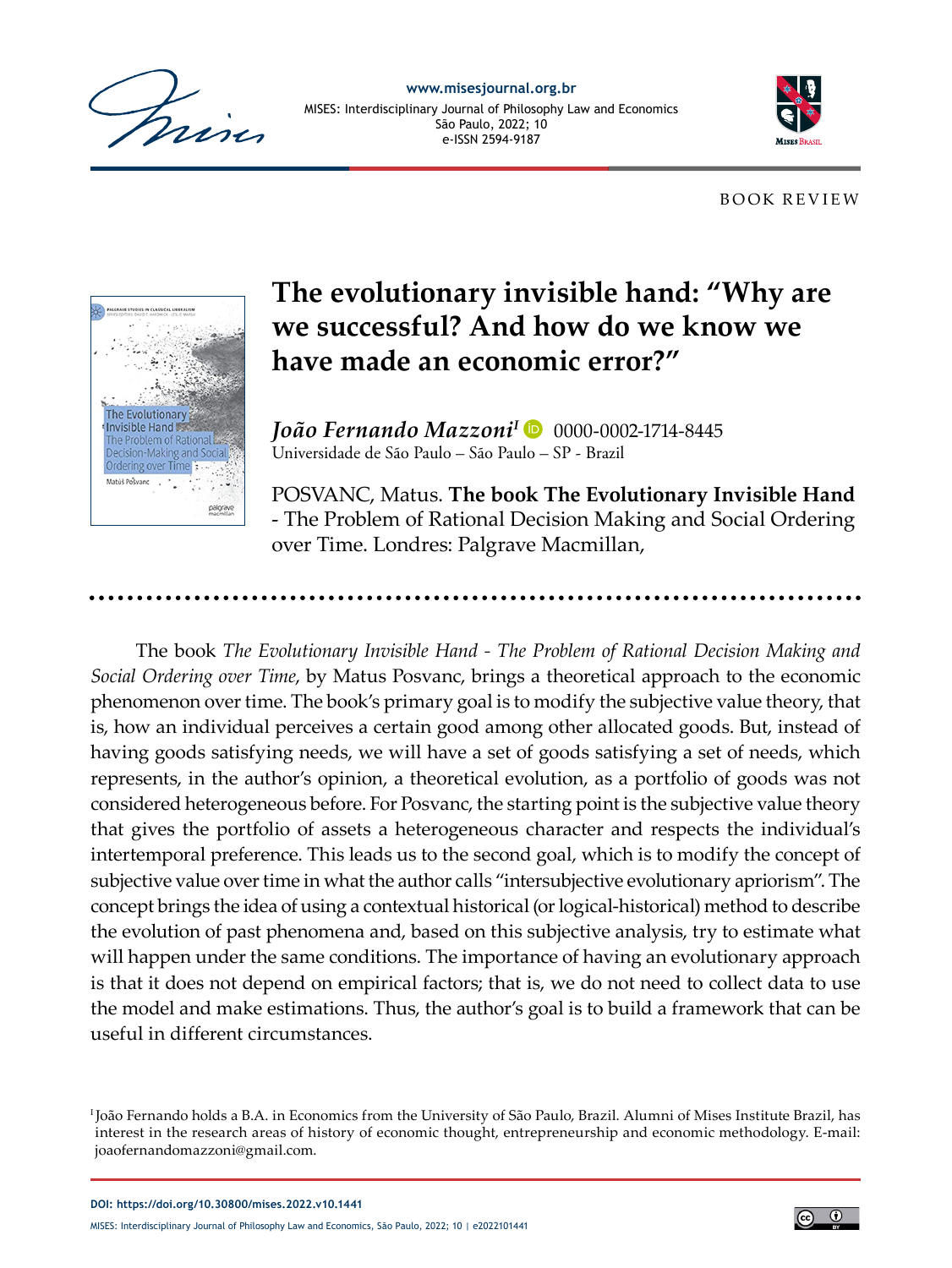The book is divided into three parts or chapters. The first part, entitled "*Why Are We Economically Successful? The Theory of Economic Error and Learning*", deepens the concept of error as a rational act. Why do we make mistakes even acting rationally? If rationality has its flaws, how to correct them? Using as a starting point the analysis of the individual as a unit of action, the author bases his arguments on what he calls *"Hayek-Pavlík's Evolutionary Apriorism".* This framework considers evolutionary aspects and spontaneous orders proposed by F. A. Hayek and philosophical and historical considerations from Ján Pavlík, a Slovak philosopher.

- An (almost) organic system based on the semantic differentiation of the interrelated elements that form it; that is, the system cannot be perceived only as a sum of its parts, but as a functional organism, dependent on each of the parts;
- Reciprocity of system and parts, from lower to higher layers of the system. These layers represent phenomena and their complexity, that is, lower layers represent less complex phenomena, and upper layers, more complex phenomena.

Thus, this theoretical framework represents the evolutionary apriorism explained by the author throughout the first chapter. Finally, the author proposes a change in the subjective value theory, taking into account the intertemporality of individual choices, the choice of action plans, and the concept of error.

The second part of the book is *"In Defense of the Invisible Hand Concept: Modification of the Austrian Theory of Equilibration and Social Ordering."* Here, the author criticizes the notion of static equilibrium, present in conventional economic models and even in models from other social sciences. The notion of equilibrium comes from the Walrasian tradition, and it justifies interventions by agents "external" to the reality represented in the models. Suppose there is a monopoly, and the cost, revenue, and profit curves are known. In that case, it is enough for the regulator to intervene and adjust the system to reach a Pareto equilibrium or, in specific cases of natural monopoly, to seek a second best. From an Austrian perspective, the author demonstrates that this previously presented notion of equilibrium fails to achieve its primary goal. In the author's words, this formulation does not describe real, empirically observed phenomena. Posvanc introduces a dynamic equilibrium theory, using as the focal point of argument an individual´s basket of consumer goods, which represents individual preferences intertemporally, to arrive at an idea of equilibrium that does not necessarily involve individual choice and set of preferences at all times. Therefore, his argument takes into account some characteristics of the static equilibrium notion. At the same time, it gives praxeological protagonism to the individual to choose items for consumption. They are their total preference and serve to change their satisfaction to a higher level from the initial point without this bundle of goods. For that, the analysis must necessarily be done at the individual level and respect the subjective character of the choice. The chapter also addresses the "state of disequilibrium" and how economic systems converge towards an equilibrium but never achieve it, similarly to what Hayek calls "convergence to equilibrium" or "tendency to equilibrium".